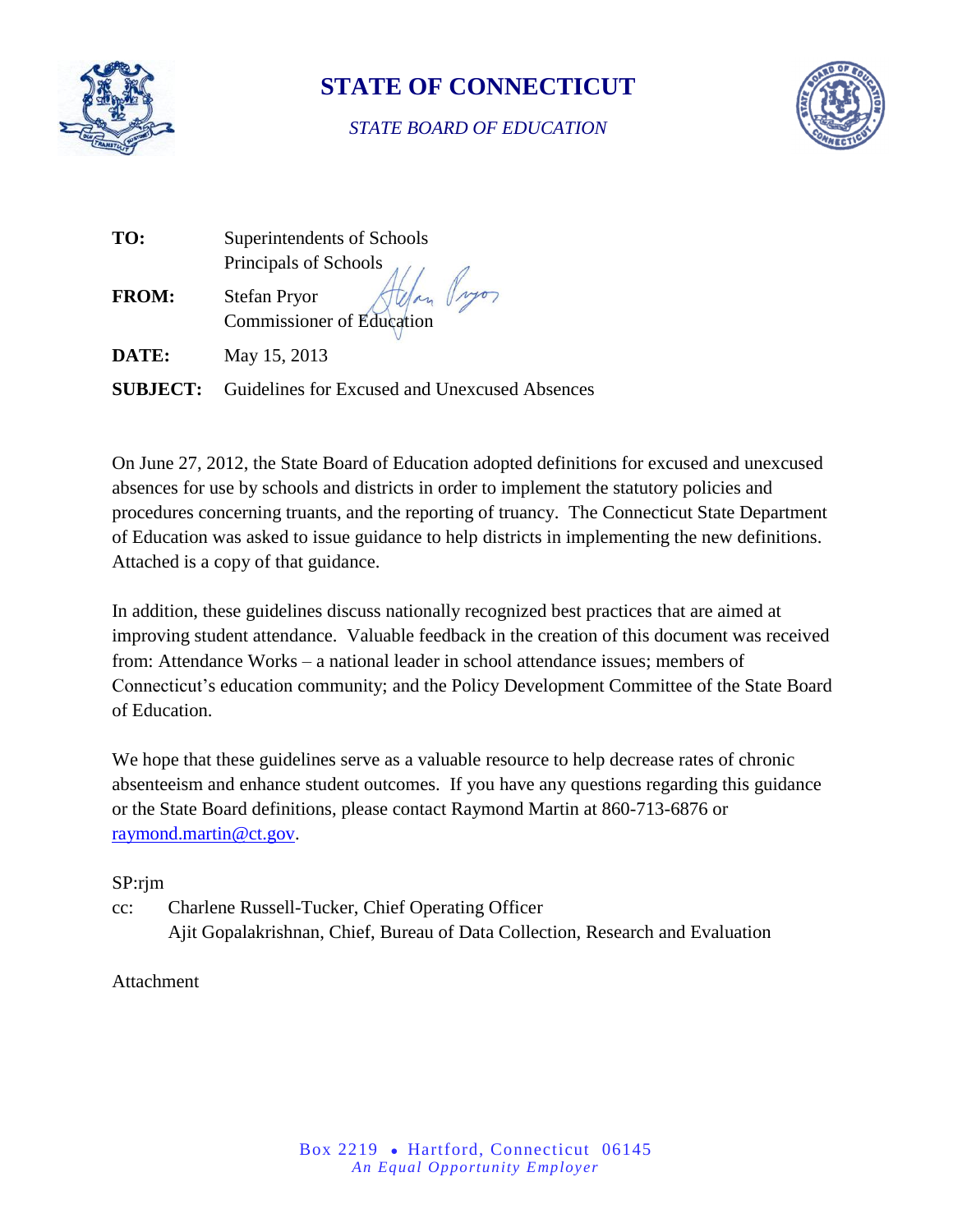# **Connecticut State Department of Education**



**Guidelines for Implementation of the Definitions of Excused and Unexcused Absences and Best Practices for Absence Prevention and Intervention**

**April 2013**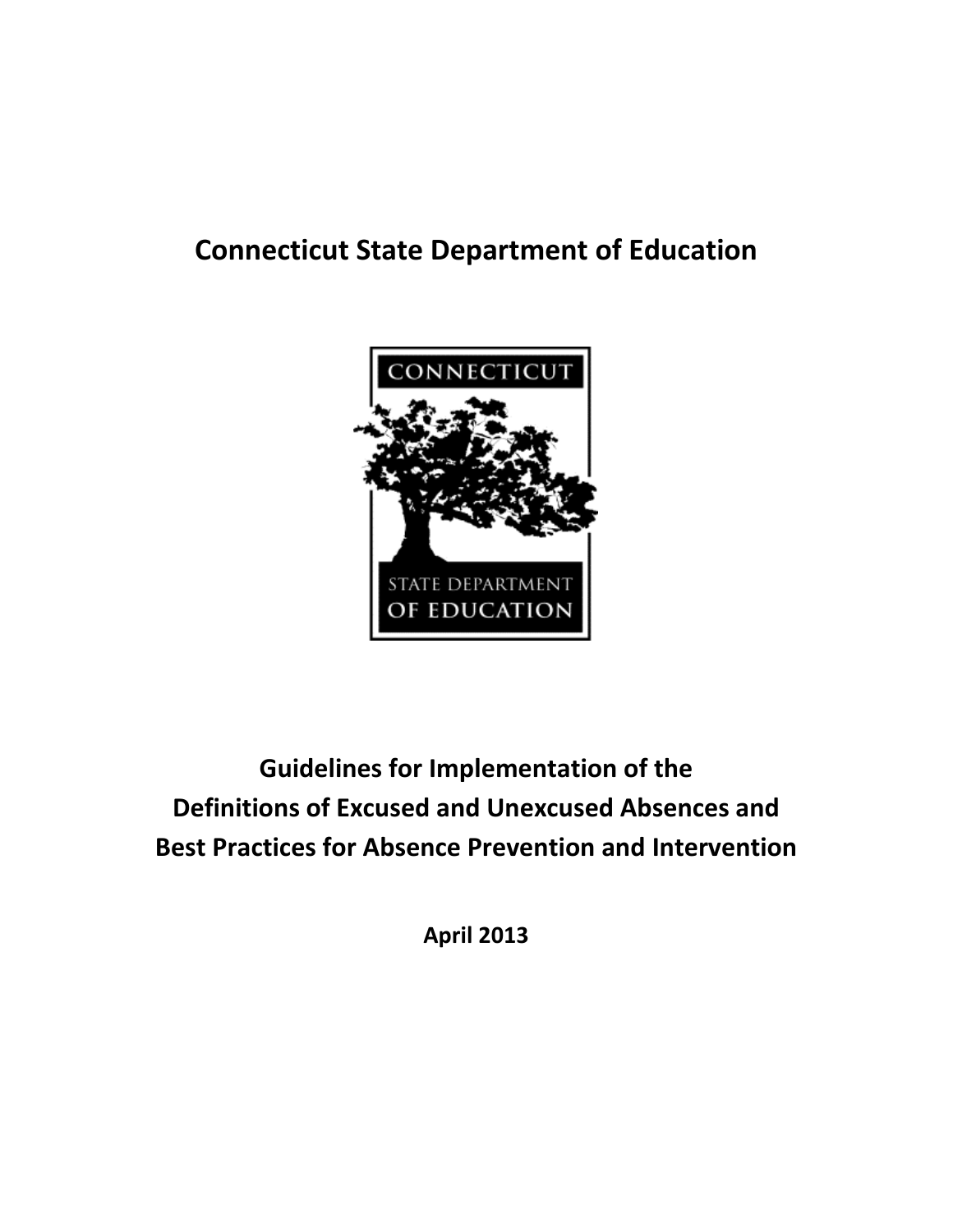## **Contents**

| Attachment C: Is the Absence Excused or Unexcused? (Decision Flow Chart)  16 |  |  |  |  |
|------------------------------------------------------------------------------|--|--|--|--|
|                                                                              |  |  |  |  |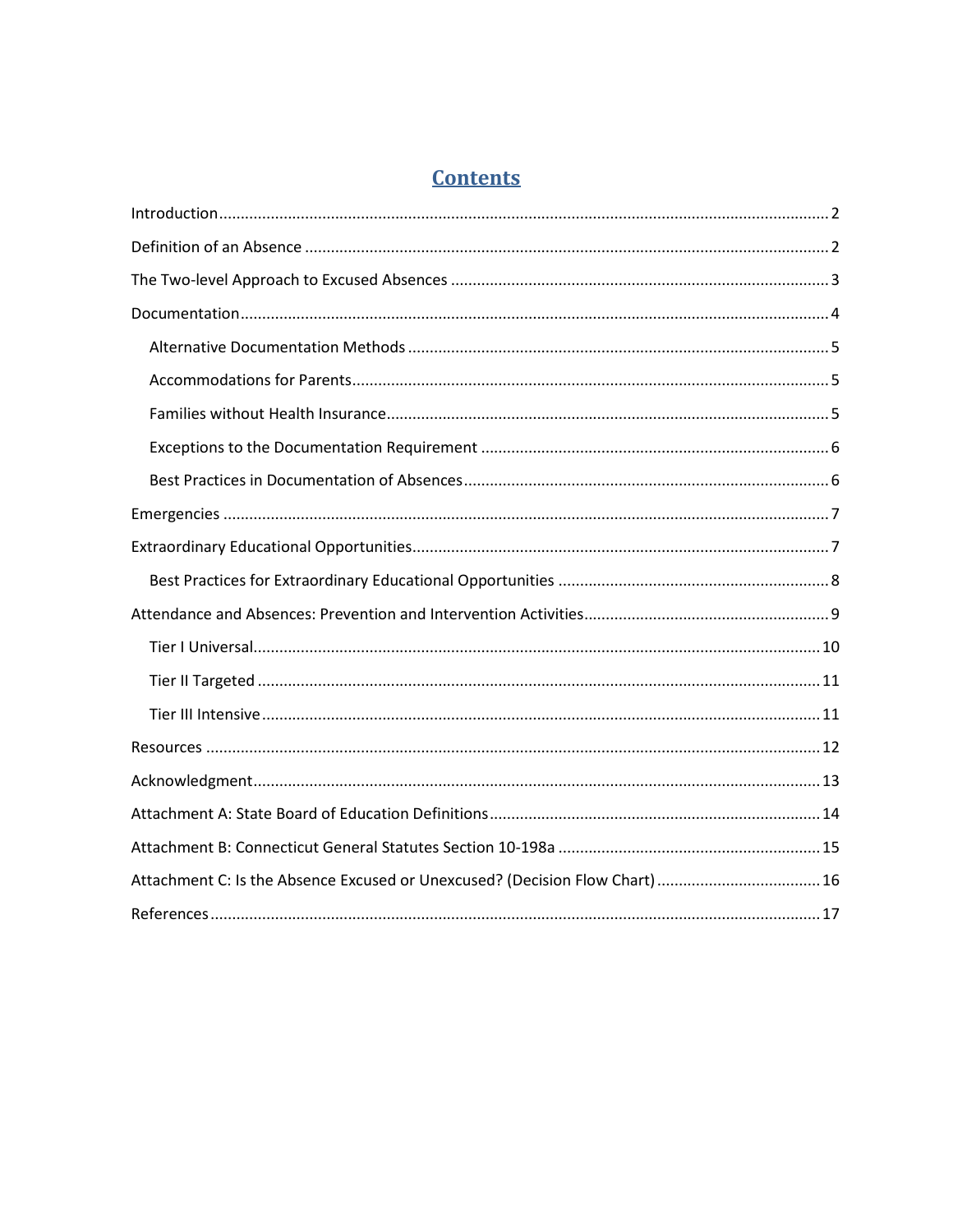## <span id="page-3-0"></span>**Introduction**

On July 8, 2011, Governor Dannel P. Malloy signed into law Public Act 11-136, *An Act Concerning Minor Revisions to the Education Statutes*. Section 18 of that act requires the State Board of Education to define "excused" and "unexcused" absences. On June 27, 2012, the State Board of Education adopted the required definitions (see attachment A). Schools and districts are to use these definitions to judge if a student's absence is excused, unexcused, or of a disciplinary nature for the purposes of carrying out the provisions of section 10-198a of the Connecticut General Statutes (Policies and procedures concerning truants), and for reporting truancy. This guidance document is designed to assist schools and districts in implementing these new definitions.

According to these definitions, the number of unexcused absences determines if the student is truant or at risk of becoming truant. According to Connecticut General Statutes section 10-198a, a "truant" means a child who has four unexcused absences in a month or 10 unexcused absences in a school year (see attachment B for the statutory language). The statute also prescribes interventions the school must take with the student and the student's family once the student has qualified as truant and establishes criteria by which a student's actions or that of the student's family may lead to a student's family being classified as a family with service needs under section 46b-149 of the Connecticut General Statutes.

Please note that these definitions do not preclude districts from maintaining different local definitions of these terms for local uses. For example, a district can use its own definition of excused absences for grading purposes or eligibility to participate in extracurricular sports; these areas do not pertain to the truancy law and do not affect the reporting of truants to the state.

#### <span id="page-3-1"></span>**Definition of an Absence**

State Board of Education policy states:

*A student is considered to be "in attendance" if present at his/her assigned school, or an activity sponsored by the school (e.g., field trip), for at least half of the regular school day. A student who is serving an out-of-school suspension or expulsion should always be considered absent.*

According to this policy, a student who is not "in attendance" is considered absent. **The State Board definitions of excused and unexcused absences apply only to those absences that meet the standards of the above policy**. For example, the definitions do not apply to tardy students (i.e., those late for school but who would be considered as "in attendance" according to the above policy). Districts may use days tardy for local purposes as necessary.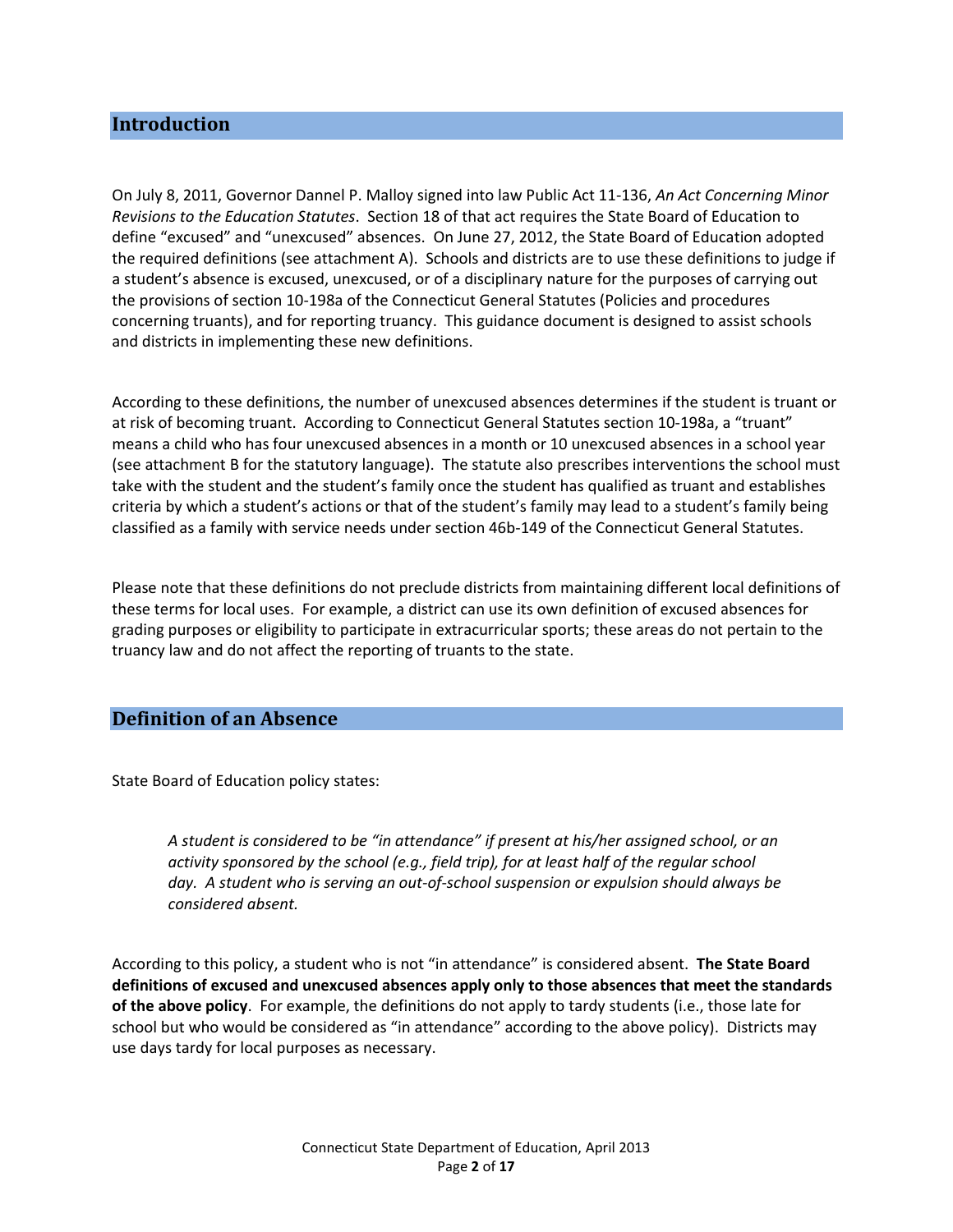## <span id="page-4-0"></span>**The Two-level Approach to Excused Absences**

The State Board of Education definitions establish two levels of criteria for an absence to be considered an excused absence (see table below).

| Level          | Total # of<br><b>Days</b><br>Absent* | <b>Acceptable Reasons for a</b><br><b>Student Absence to Be Considered Excused</b>                                                                                                                                                                                                                                                                                                                                                                                                                                                                                                                                                                                                                                                                                                                                                          | <b>Documentation</b><br><b>Required within 10</b><br><b>Days</b>                                                    |
|----------------|--------------------------------------|---------------------------------------------------------------------------------------------------------------------------------------------------------------------------------------------------------------------------------------------------------------------------------------------------------------------------------------------------------------------------------------------------------------------------------------------------------------------------------------------------------------------------------------------------------------------------------------------------------------------------------------------------------------------------------------------------------------------------------------------------------------------------------------------------------------------------------------------|---------------------------------------------------------------------------------------------------------------------|
| $\mathbf{1}$   | One through<br>nine                  | Any reason that the student's parent or guardian<br>approves.                                                                                                                                                                                                                                                                                                                                                                                                                                                                                                                                                                                                                                                                                                                                                                               | Parent or guardian<br>note only.                                                                                    |
| $\overline{2}$ | 10 and above                         | Student illness (Note: to be deemed excused, an<br>$\bullet$<br>appropriately licensed medical professional must<br>verify all student illness absences, regardless of<br>the absence's length).<br>Student's observance of a religious holiday.<br>$\bullet$<br>Death in the student's family or other emergency<br>$\bullet$<br>beyond the control of the student's family.<br>Mandated court appearances (additional<br>$\bullet$<br>documentation required).<br>The lack of transportation that is normally<br>$\bullet$<br>provided by a district other than the one the<br>student attends (parental documentation is not<br>required for this reason).<br>Extraordinary educational opportunities pre-<br>$\bullet$<br>approved by district administrators.<br>(Opportunities must meet certain criteria. See<br>below for details). | Parent or guardian<br>note and in some<br>cases additional<br>documentation (see<br>details of specific<br>reason). |

\* *Note: The total number of days absent includes both excused and unexcused absences.*

It is important to note that while the first nine absences in a school year can be deemed excused for any reason the parent or guardian provides, the 10th and each subsequent absence establish a more stringent and specific set of reasons for the absence to qualify as excused. The flow chart (attachment C) offers a visual tool to help determine if an absence is excused or unexcused.

In cases where a student's extended absence crosses levels, the rules should be applied as if there were two separate absences, one under Level 1 and the other under Level 2. For example, if a student is absent for five days on a family vacation and those absences represent numbers seven through 11, absences seven, eight, and nine would fall under Level 1 rules and can be accepted as excused; absences 10 and 11 would fall under Level 2 rules and would not be considered excused.

It is critical for schools to communicate the different levels of criteria to parents and develop feedback methods so parents can track their child's excused and unexcused absences. Schools are strongly encouraged to inform parents when their child has reached his or her sixth and ninth absences and remind them of the stricter rules that apply to absence number 10 and above.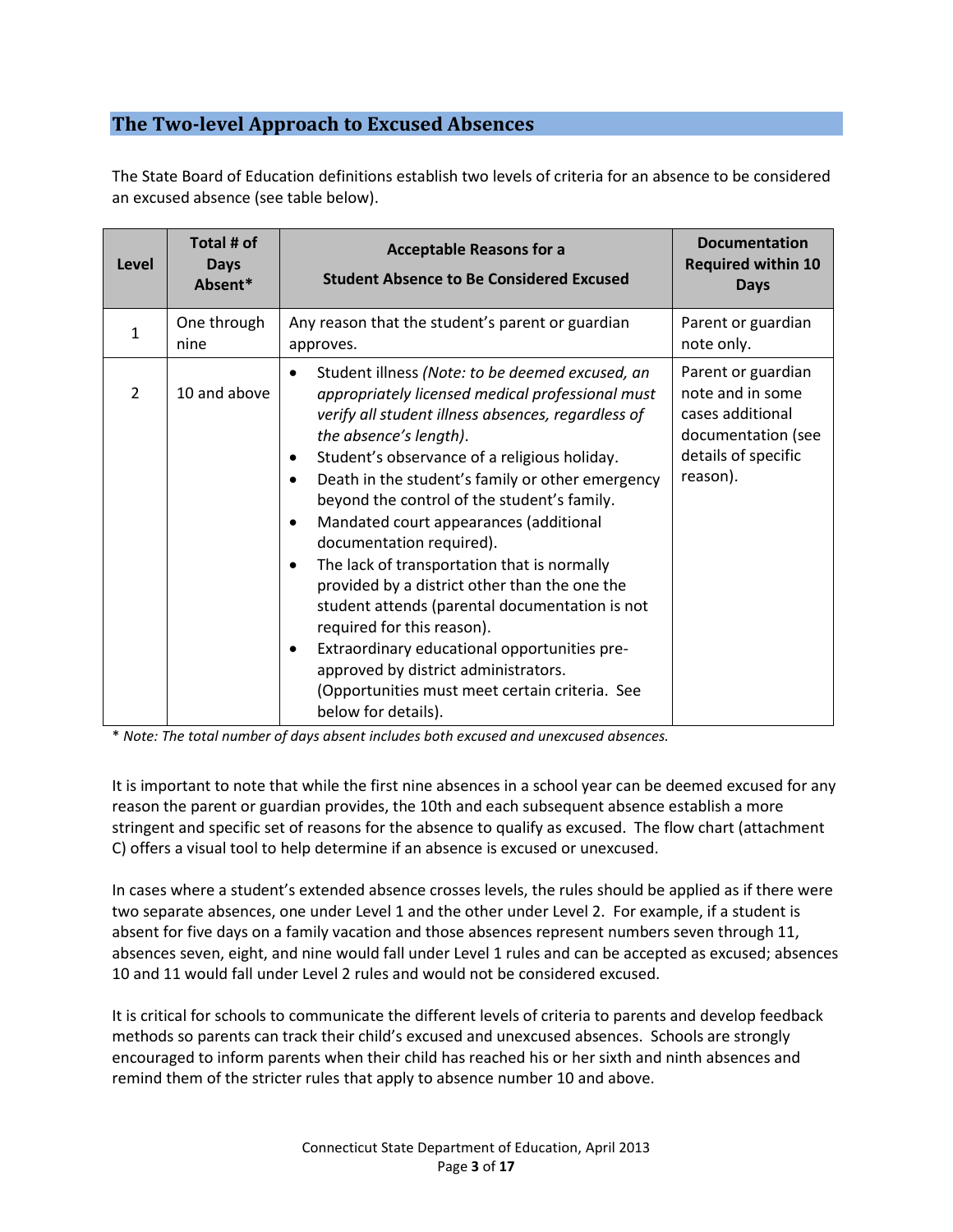## <span id="page-5-0"></span>**Documentation**

Parent or guardian notes and other documentation are central to determining whether a student's absence is excused or unexcused. While a note from a parent or guardian will likely be the most common form of documentation, other methods of reporting a student's absence are acceptable. For example, a parent or guardian can report the student's absence in person to an authorized school official, such as an attendance clerk. The table below details the different types of acceptable absence documentation and the required elements for each type.

| <b>Parent or Guardian</b><br><b>Note</b> | <b>In-Person Explanation from Parent or</b><br><b>Guardian to an Authorized School</b><br><b>Staff Member</b> | <b>School Nurse Evaluation (either</b><br>in person or telephone<br>consultation)                                    |
|------------------------------------------|---------------------------------------------------------------------------------------------------------------|----------------------------------------------------------------------------------------------------------------------|
| Dates of absence                         | Dates of absence                                                                                              | Dates of absence                                                                                                     |
| Reason for absence                       | Reason for absence parent or<br>guardian reports                                                              | Reason for absence                                                                                                   |
| Signature of parent or<br>guardian       | Name of parent or guardian reporting<br>the absence                                                           | Date and location of the<br>consultation                                                                             |
|                                          | Date and location of the report by<br>parent or guardian                                                      | Type of the consultation (i.e., did<br>they see the student themselves<br>or speak to a parent about the<br>student) |
|                                          | Signature of staff member receiving<br>report                                                                 | Signature of school nurse                                                                                            |

School staff must receive or generate documentation for each incidence of absence. An incidence of absence is a set of consecutive school days absent. If a student is out three consecutive days, that is one incidence of absence; therefore, only one note is needed. If the student is out three days but attended school one day between day two and three, the student has two incidences of absence and needs two notes. Schools should accept notes covering a series of absences only if the absences share a common cause.

Certain types of absences in Level 2 require additional documentation or verification. Absences due to student illnesses and mandated court appearances require this additional information once the student has accrued more than nine absences (entered Level 2). For students in Level 1, these additional requirements do not apply. For absences due to student illness, Level 2 students must either provide a signed note from a medical professional who has evaluated the student confirming the absence and giving an expected return date or have his or her school nurse verify the student's absence with the medical professional treating the student. The medical professional who is treating the student can be the school nurse at the student's school.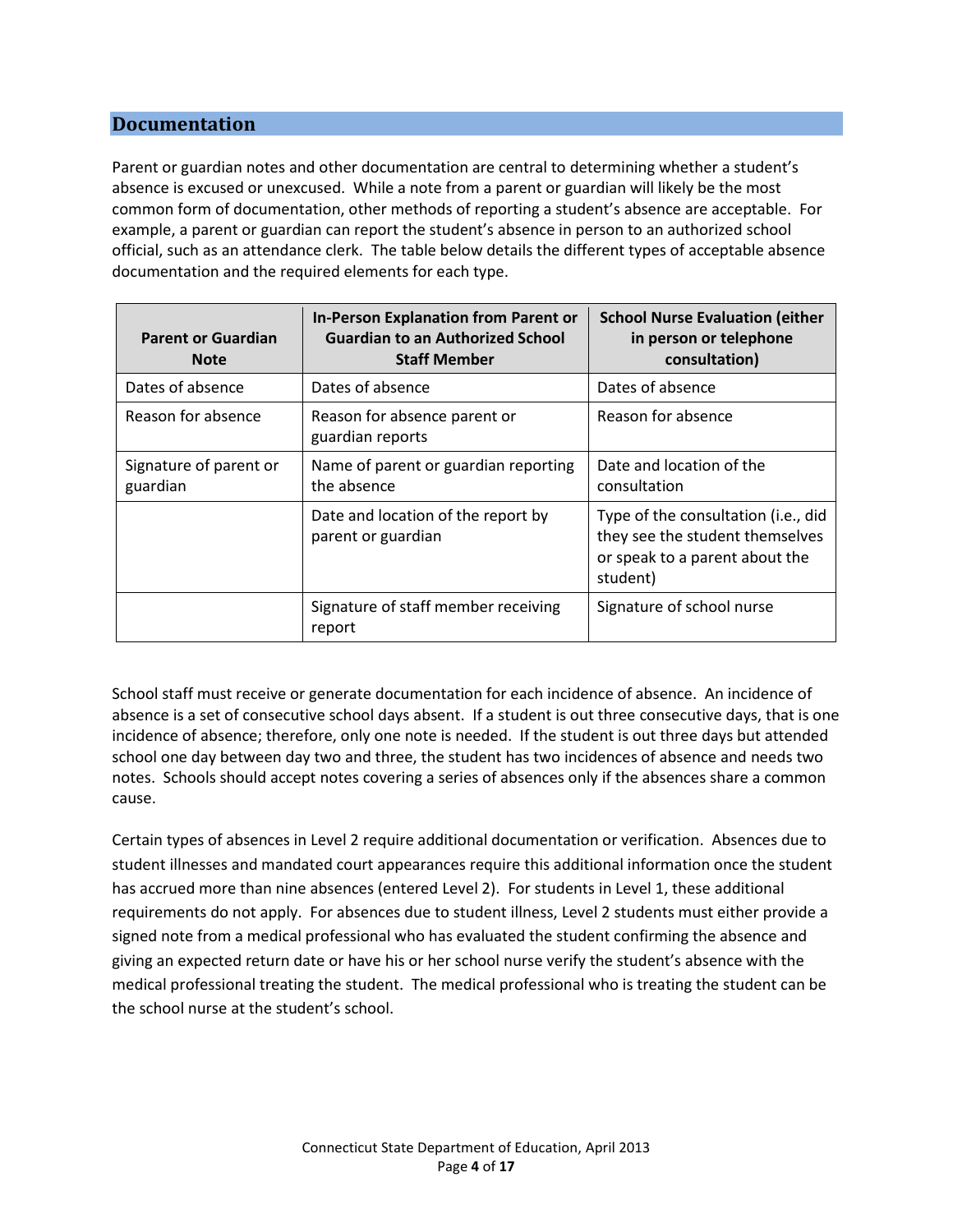Mandated court appearances also require additional documentation. Students missing school to make mandated court appearances must provide documentation such as:

- 
- 
- a police summons a notice to appear
- a subpoena **a** a signed note from a court official

## <span id="page-6-0"></span>**Alternative Documentation Methods**

While notes will be the most prominent method of reporting and confirming student absences, technology may make other approaches possible. Online systems may allow for parent access to an absence application, or districts may develop systems to allow school staff, including school nurses, to report information on student absences. Such systems would have to collect all of the information that would be required in a note, but replace the signature with a personal identification number (PIN) or password. Any systems of this sort would need to have a high level of security and strictly controlled access.

Technologies, such as video chat, that allow school officials to have a remote conversation with the parent can be used in lieu of an in-person conversation, provided that the systems allow for two-way visual and audio interaction. Such conversations would be documented as in-person conversation.

Current e-mail and text messaging technology do not meet the level of security and controlled access necessary to be used to in this manner, so an e-mail or text message would not qualify. Under certain circumstances, e-mail could be an acceptable method for a parent to deliver a scanned image of a note.

## <span id="page-6-1"></span>**Accommodations for Parents**

With Connecticut's diverse student population, most if not all schools will likely encounter a student whose parent or guardian is not proficient in writing in English. These parents may or may not be proficient in writing in another language. Schools should make efforts to help these parents report their child's absences. For parents who are proficient in a language other than English, schools should accept absence notes in the parents' proficient language. For parents who are not proficient in writing in any language, schools should verbally inform them of the attendance requirements and that they may report a student's absence in person at the school.

## <span id="page-6-2"></span>**Families without Health Insurance**

Families who lack health insurance and/or those with limited means may find it challenging to meet the Level 2 requirement to obtain a note from a licensed medical professional for absences due to illness. In these cases, school nurses can evaluate the ill student, either in person or over the telephone, and, where appropriate, provide the required documentation for an excused absence.

School nurses can further assist schools and families by:

 assisting parents with accessing publicly supported health insurance for those children who are uninsured;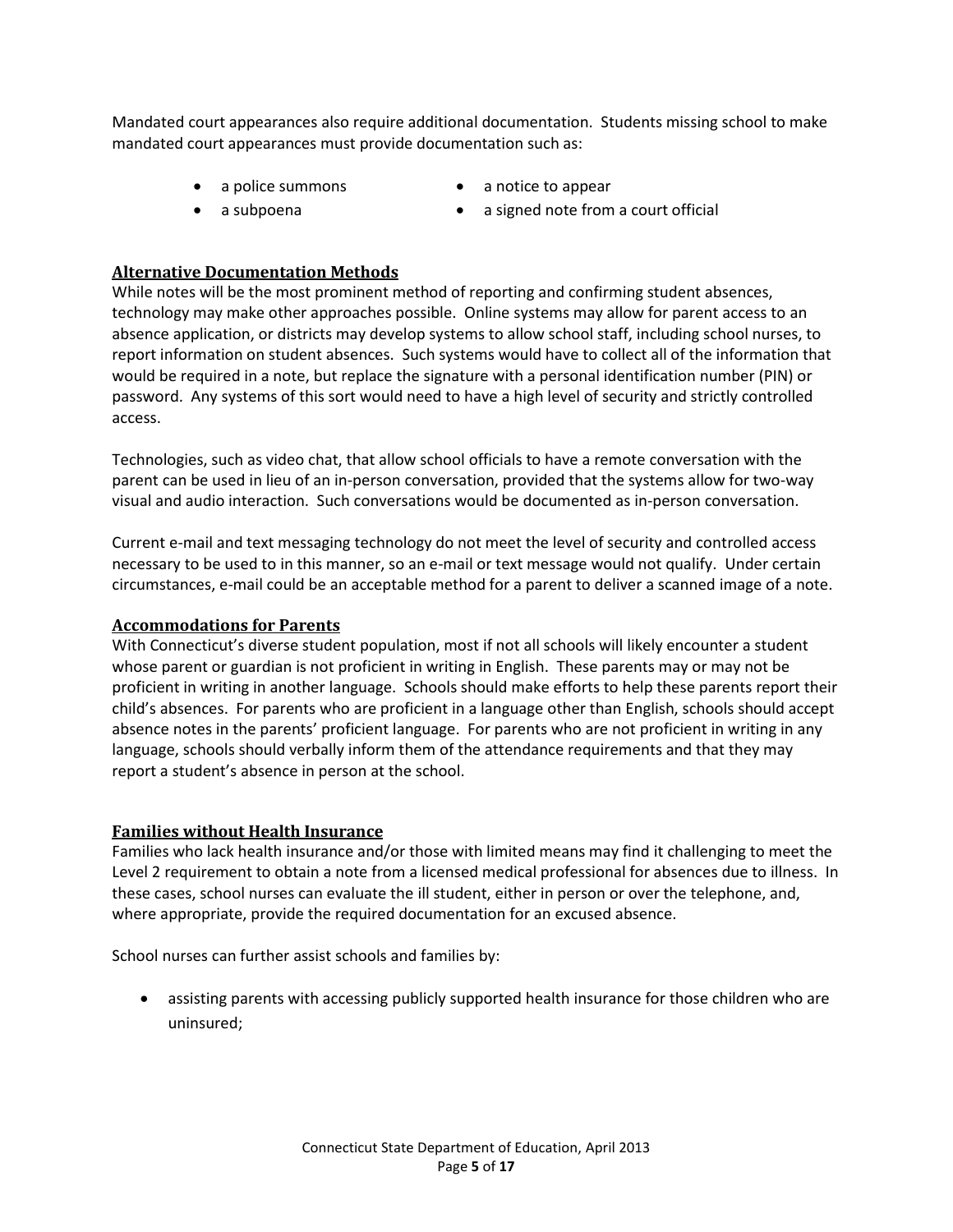- gaining permission from parents to communicate with health care providers regarding students' health status; and
- providing schools with a perspective that validates why students with confirmed diagnoses may be frequently absent from school due to illnesses or for therapies essential to maintaining their health.

#### <span id="page-7-0"></span>**Exceptions to the Documentation Requirement**

Two types of absences do not require documentation.

- 1. Absences that result from a student not receiving transportation from one school district to attend school in another district must be deemed as an excused absence. For example:
	- One district provides transportation for students of its town or region to attend schools run by another district, *and* the district providing the transportation shuts down due to inclement weather or other emergency, but the district that the student attends stays open.

In this situation, the student would be absent but would not need a parental note to that effect; such absence would be deemed excused.

2. The second type of absence that would not require documentation would be absences that are the result of disciplinary actions taken by the district. These disciplinary absences are neither excused nor unexcused.

#### <span id="page-7-1"></span>**Best Practices in Documentation of Absences**

Districts can take some of the following steps to improve overall attendance and compliance to attendance policies:

- 1. Leveraging school nurses: School nurses can be a great resource in dealing with medical related absences. Using their expertise can especially benefit those students who have limited access to medical professionals.
- 2. Auditing notes: Schools may choose to include in their attendance policies a provision for verification of documentation. By auditing even a small percentage of notes, the school will reduce the likelihood of receiving questionable notes.
- 3. Posting policies and sample notes in multiple languages: Though many districts send attendance policies home to students, it is suggested that districts also post them in the school and on their Web site. Including sample notes of what is an acceptable note and what is an unacceptable note may also be valuable as it helps parents understand what needs to be in a parent note.
- 4. Working with parents: There will be times that schools need to work with parents to receive the required documentation in the acceptable timeframe. For example, the school may receive a parent note within the 10-school-day period, but the note is missing a required element, or a parent may experience difficulty procuring a doctor's note. In these cases, schools should work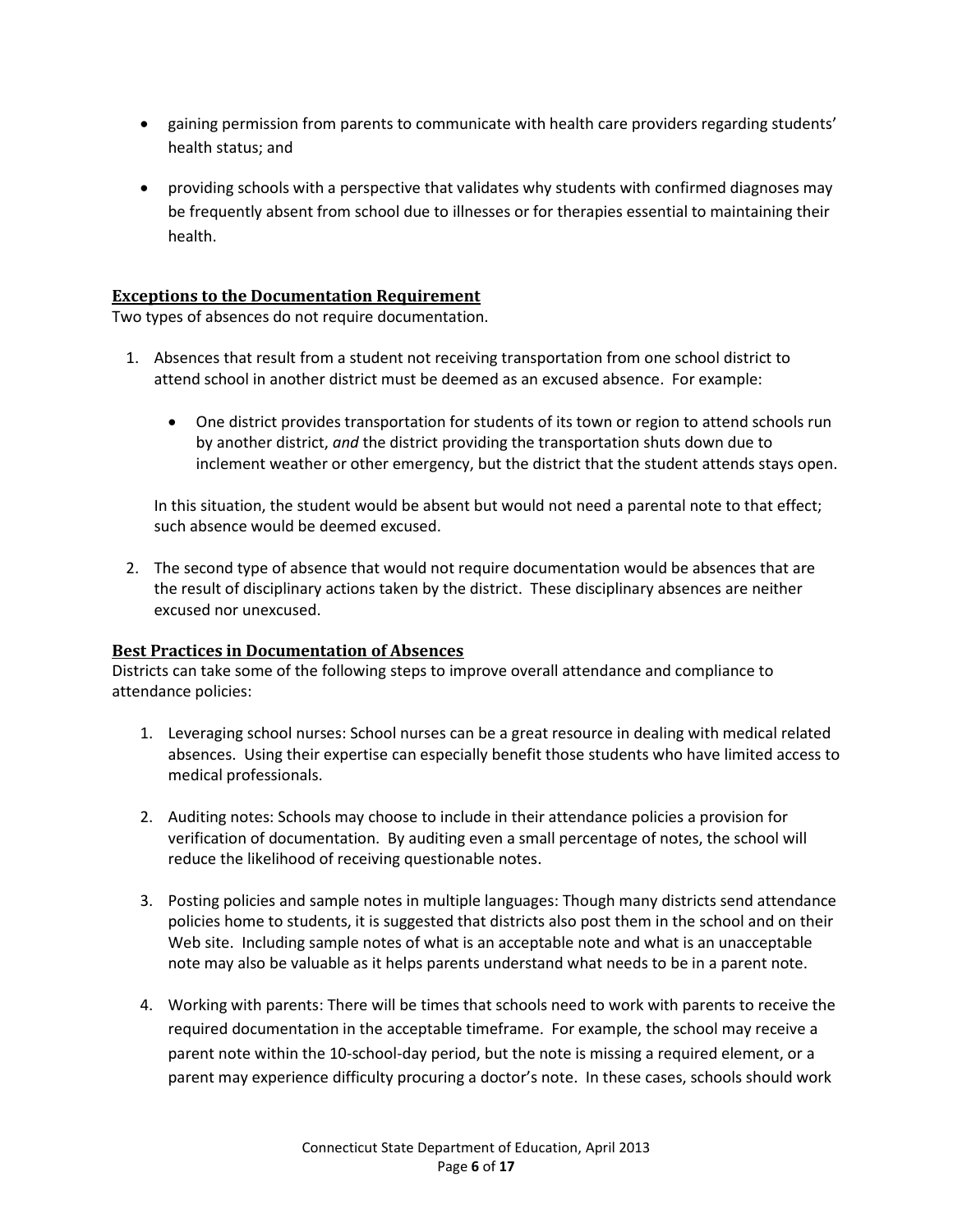with the parents to get the required documentation. These efforts can include an extension of the 10-day requirement, but only for absences in which some documentation was received within the 10 days. Such extensions cannot exceed an additional five days.

## <span id="page-8-0"></span>**Emergencies**

One of the acceptable reasons for a Level 2 student to be absent is a death in the family or other emergency beyond the control of the family. For the purposes of the definition of excused absences, emergencies are generally significant events that are outside of the control of the student's family. They are normally short absences consisting of a few days at most. Examples of emergencies include:

- family member who is very ill and close to dying;
- **•** student's home is lost to fire or eviction;
- family's home being quarantined;
- natural disaster;
- a student who is a parent and whose child needs to go to the hospital; or
- a family member's military deployment or return from deployment.

Some unexpected absences will not qualify as an emergency. These include:

- staying home to meet the plumber or other tradesman;
- routine childcare of a younger child by the student; or
- opportunity to work an extra shift at afterschool job.

Extended absences would be considered an emergency only under extreme circumstances. For example, if an order of the community health department quarantined a family's home for an extended period, such quarantine would be an extended emergency.

Absences due to family emergencies do not require additional documentation. A parental note explaining the emergency received within 10 school days is sufficient, but it is essential that the note explain the emergency so school staff can evaluate if the situation was indeed an emergency.

## <span id="page-8-1"></span>**Extraordinary Educational Opportunities**

From time to time, students encounter an exceptional opportunity for an experience of an educational nature. While these events may not be part of their schoolwork, they provide an excellent chance to further their education. Under certain circumstances, the days devoted to these opportunities can count as excused absences for Level 2 students.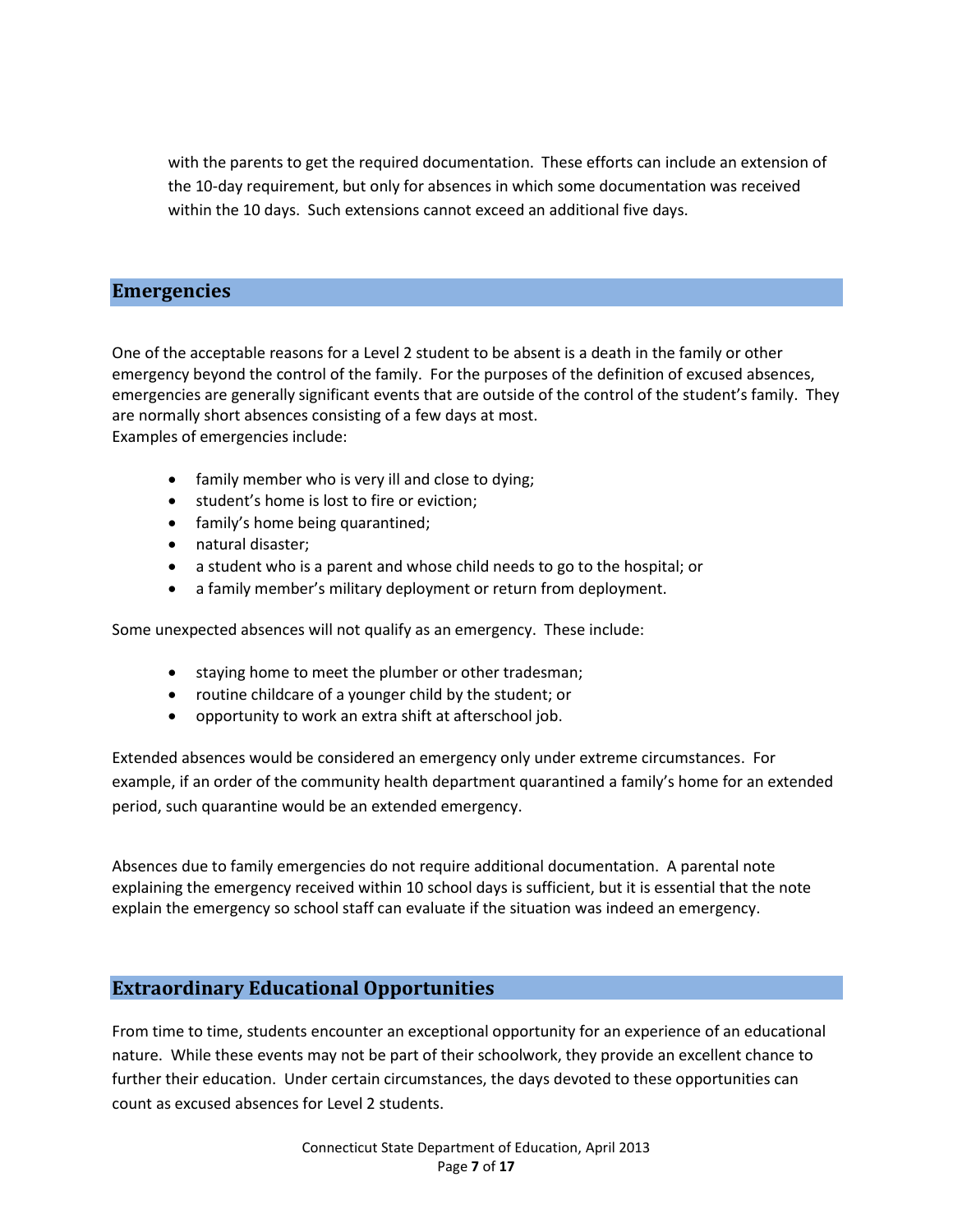To qualify as an extraordinary educational opportunity, it must meet the following criteria:

- a) The opportunity must be educational in nature. It must have a learning objective related to the student's course work or plan of study. Not all memorable and/or life experiences would be considered educational and, therefore, would not be available for this exemption.
- b) It must be an opportunity not ordinarily available to the student.
- c) It must be grade and developmentally appropriate.
- d) The content of the experience must be highly relevant to the student. While some opportunities will be relevant to all students, others will contain very specific content that would limit their relevance to a smaller group of students. For example, a trumpet lesson from jazz great Wynton Marsalis would be very relevant to students who play trumpet, but not to others who do not play trumpet.

Note: Criteria c) and d) above may mean that an exceptional educational opportunity exemption may be approved for one family member but not another attending the same event/opportunity.

Some examples of extraordinary educational opportunities include:

- the opportunity to meet the president of the United States or a foreign head of state; or
- a behind the scenes tour of the Kennedy Space Center.

Some examples of activities that do not qualify as extraordinary educational opportunities include:

- family vacations; or
- going to a concert of a favorite pop star.

#### <span id="page-9-0"></span>**Best Practices for Extraordinary Educational Opportunities**

It is important that the school, the student, and the student's family all have a common understanding of the opportunity that is being requested and approved. To that end, the Department suggests that schools include the following elements in their plans and procedures for approving extraordinary educational opportunities:

- a) Requests: All requests for approval of exceptional educational opportunities should be submitted in writing, bear the signature of the student and his or her parent or guardian, outline the learning objective of the opportunity, and detail how the objective is linked to the student's coursework or plan of study, include additional documentation (where available), and be submitted prior to the opportunity.
- b) Approvals: All approvals for opportunities should:
	- be in written form;
	- detail any requirements placed upon the student as a condition of approval;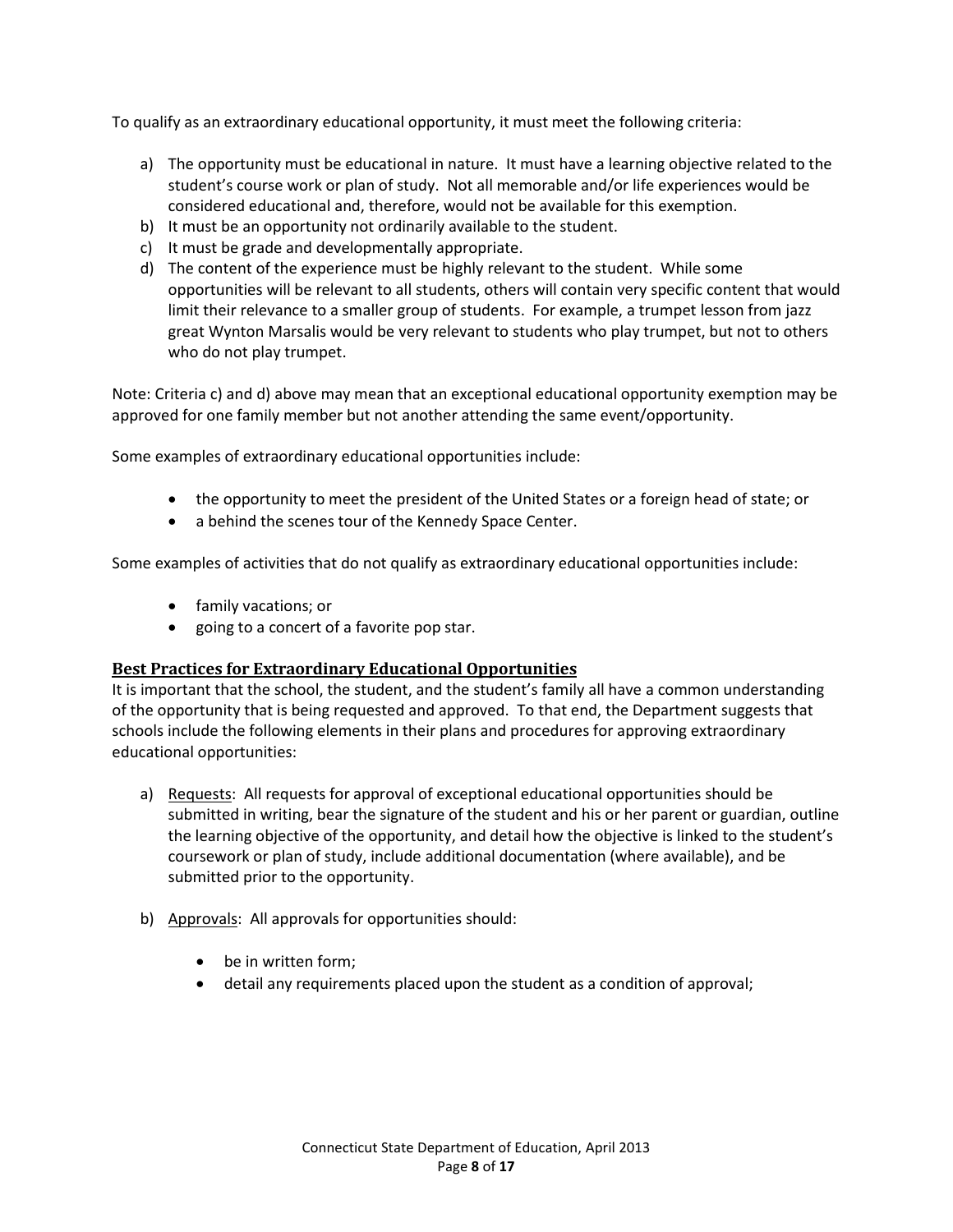- include the specific days approved for the opportunities;<sup>\*</sup> and
- include in the approval the caveat that the administration may withdraw its approval if the opportunity is canceled or the student fails to meet the mutually agreed on requirements of the approval.
- c) Requirement to share: Schools should expect students to share their experience with other students and/or staff when they return. This will benefit the larger school community.
- d) Approval not assured: Schools should inform parents that approvals are awarded on a case-bycase basis, are based on a number of factors, and that opportunities approved for one student may not be approved for another.

## <span id="page-10-0"></span>**Attendance and Absences: Prevention and Intervention Activities**

A growing body of research illustrates that missing an excessive number of school days, regardless of reason, can place a child at risk of falling behind his or her peers academically. Additionally, some students may exhibit patterns of absence that foretell future attendance and academic problems. A report by John Hopkins University (Balfanz and Byrnes, 2012) highlights the association of chronic absenteeism (i.e., missing 10 percent or greater of the total number of days enrolled in the school year for any reason) to student academic achievement and high school graduation.

Chronic absenteeism is also emerging as an early indicator of future academic difficulty. Children who are chronically absent in both kindergarten and first grade are much less likely to read proficiently by the end of third grade (Attendance Works, 2011). If chronic early absence is not addressed at the elementary level, then it may worsen in the higher grades (Chang and Romero, 2008). By sixth grade, chronic absence is a key early indicator of dropout from high school (Baltimore Education Research Consortium, 2011). By ninth grade, attendance may be a better indicator of dropout than eighth-grade test scores (Allensworth and Easton, 2007).

To reduce the number of students qualifying as chronically absent, the definition of excused absences is much stricter after a student's ninth absence (the halfway point to the chronic absenteeism standard). It is, therefore, extremely important that schools monitor absences closely, especially after a student has missed nine days.

To help Connecticut school districts develop policies, procedures, and programs that improve student attendance and address the newly revised definitions of excused and unexcused absences, the following recommendations and guidance are offered.

Schools should consider developing proactive community collaborations to assist in addressing a student's personal or family issues that may be affecting his or her ability to attend school consistently. Effective prevention activities will not only consider the obstacles that the students themselves face but

 $\overline{\phantom{a}}$ 

<sup>\*</sup> For approved opportunities that occur during longer absences (e.g., during a vacation), limit the number of days that are considered excused to reasonable travel time to and from the opportunity and the days of the opportunity.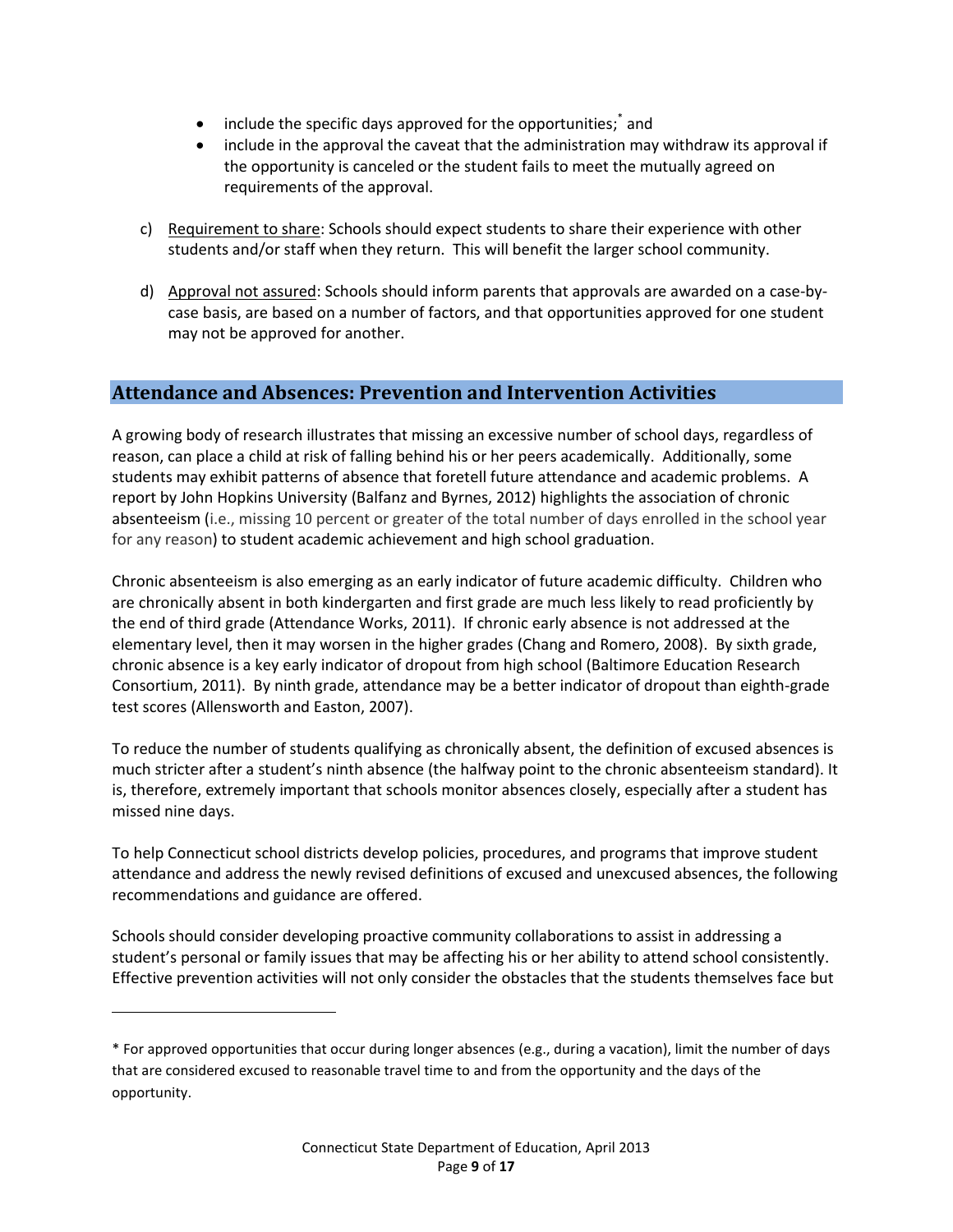will consider the needs of the families and act as a conduit for information, referral and guidance in obtaining community-based services to address these concerns. As with existing academic and socialemotional supports, schools should structure their attendance policies and programs around Scientific Research Based Interventions (SRBI). Within this framework, schools will develop clear and comprehensive universal programming that includes consistent encouragement for attendance; uniform understanding among students, staff and parents of the requirements for excused absences; the potential of consequences for unexcused absence; and the possibility that a student may be required to receive remedial assistance even when all absences are excused but potentially have negatively impacted their education. Schools should incorporate clear messaging present throughout the campus that normalizes regular attendance and informs students of resources available to them if they are experiencing attendance problems. These Tier I efforts will contribute to establishing the norms, expectations and initial supports to assist students in attending regularly.

Even with well-established Tier I interventions, some students may be absent so frequently that it begins to affect their participation and success in school. Most of these students will benefit from and positively respond to Tier II interventions, while a few may continue to have attendance problems and require more intense and individualized intervention at the Tier III level. Developing effective, coordinated, and comprehensive programs addressing the needs of students will require districts to develop community school structures and increase communication with local service agencies. The following suggestions will assist in identifying those students requiring more intensive levels of support and some of the resources available to schools in developing their supports and interventions. Along with the other supports provided to students through tiered interventions, each individual receiving Tier II or Tier III interventions should have explicit goals, objectives, and outcomes included in his or her student success plan*.* Students identified as having special education needs can receive at any time tiered interventions in addition to the supports delineated in their individualized education program.

## <span id="page-11-0"></span>**Tier I Universal**

- All students, staff, administrators, and parents know and understand the requirements for attendance as described in sections 10-184 (Duties of parents. School attendance age requirements), 10-186 (Duties of local and regional boards of education re school attendance), 10-198a (Policies and procedures concerning truants), and 10-200 (Habitual truants) of the Connecticut General Statutes and the districts' own policies addressing attendance — this should be sent out to families at the beginning of each school year, asking that the student and parent both sign and return an acknowledgment of the requirements.
- Notices to families are in plain language and avoid jargon that may not be clear to the reader.
- Alternative language materials are available for families whose primary language in the home is not English.
- Staff is aware of the academic and behavioral supports available through district resources and the local community to assist students who may be lagging behind their peers due to attendance-related issues.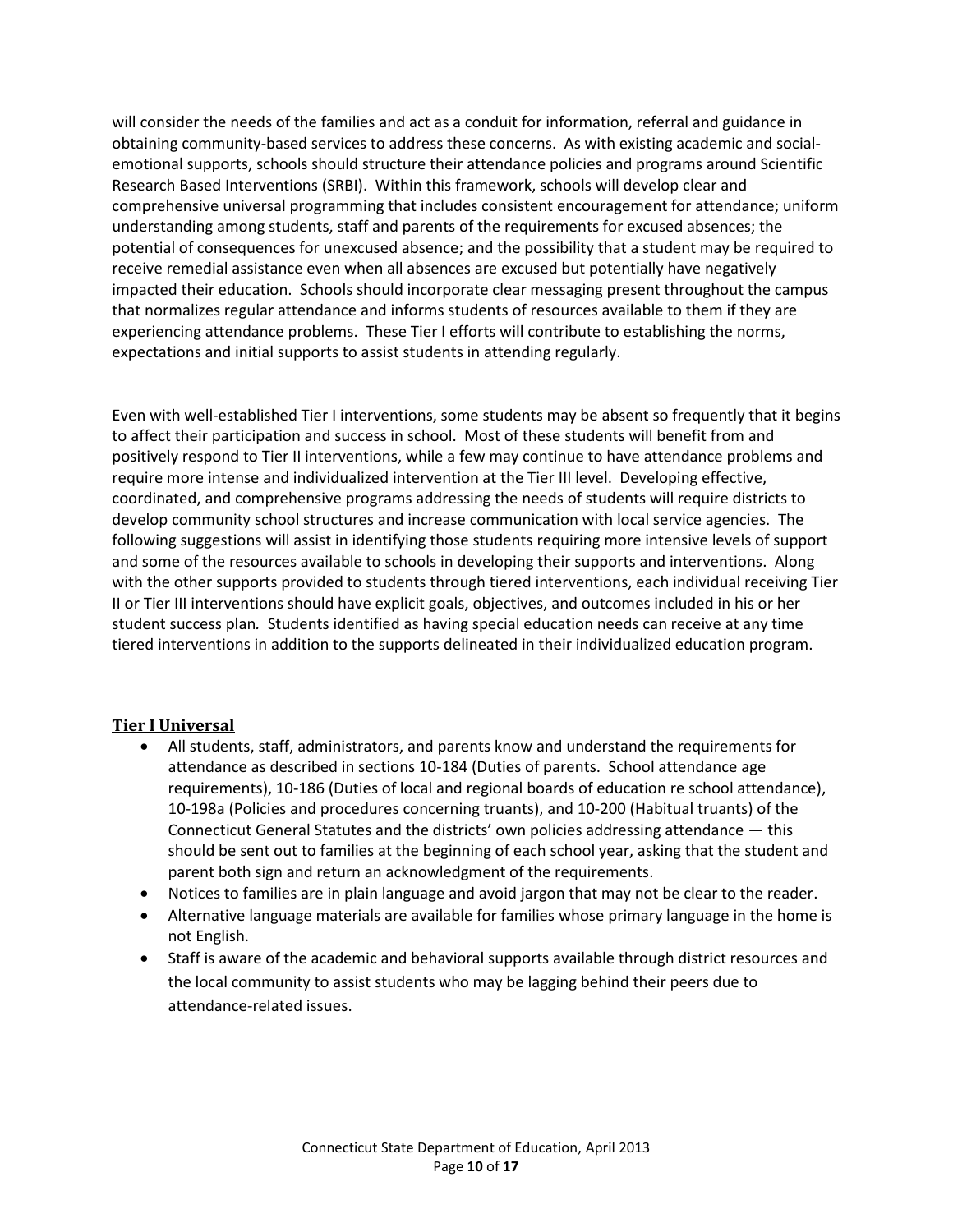The school environment, staff and larger community clearly communicate expectations around attendance, along with the anticipated benefits of full participation and the potential consequences for truancy and tardiness.

## <span id="page-12-0"></span>**Tier II Targeted**

- The school counselor, social worker or teacher should visit the home and the parents of students who initially attended and are still enrolled but are no longer attending.
- Schools should evaluate students exhibiting early indications of attendance problems for possible placement in special education or for the development of a 504 plan when classroom learning difficulties are present.
- Schools should schedule for students with chronic tardiness or three to six unexcused absences a review through their Student Assistance Team (or similar model), which will then generate a plan to address the student's needs.
- Schools shall schedule meetings with parents and the student within 10 days of the student's fourth unexcused absence in a month or 10th unexcused absence in the school year.
- Students who have more than four unexcused absences in a month or 10 unexcused absences in the academic year shall be referred to a community agency capable of supporting, through case management activities, any student-based needs that may be affecting the student's attendance, in addition to school-based supports.

## Strategies and programs to consider for Tier II supports:

- Attendance groups that identify obstacles to attendance and possible solutions.
- Caregiver workshops to assist parents with strategies to guide their students in academic achievement.
- Flexible class scheduling.
- Tutoring focused on the student's specific academic needs.
- Extended-day programs that might provide flexible scheduling more accessible to the student.
- Individualized student assignments.
- A change of instructors.
- Attendance reward systems.
- Vocational placement or worksite enrichment as a school alternative to regular classroom instruction.
- School-based counseling specifically targeting the student's social, emotional, developmental and academic needs.
- Homework support.
- Online learning opportunities.
- Schools with coordinated school health plans should direct the activities of these programs to those students exhibiting any variety of risk factors, including absenteeism.

#### <span id="page-12-1"></span>**Tier III Intensive**

 Students who have more than six unexcused absences should be referred to a community agency capable of supporting, through case management activities, any family needs that may be affecting the student's attendance, in addition to school-based supports.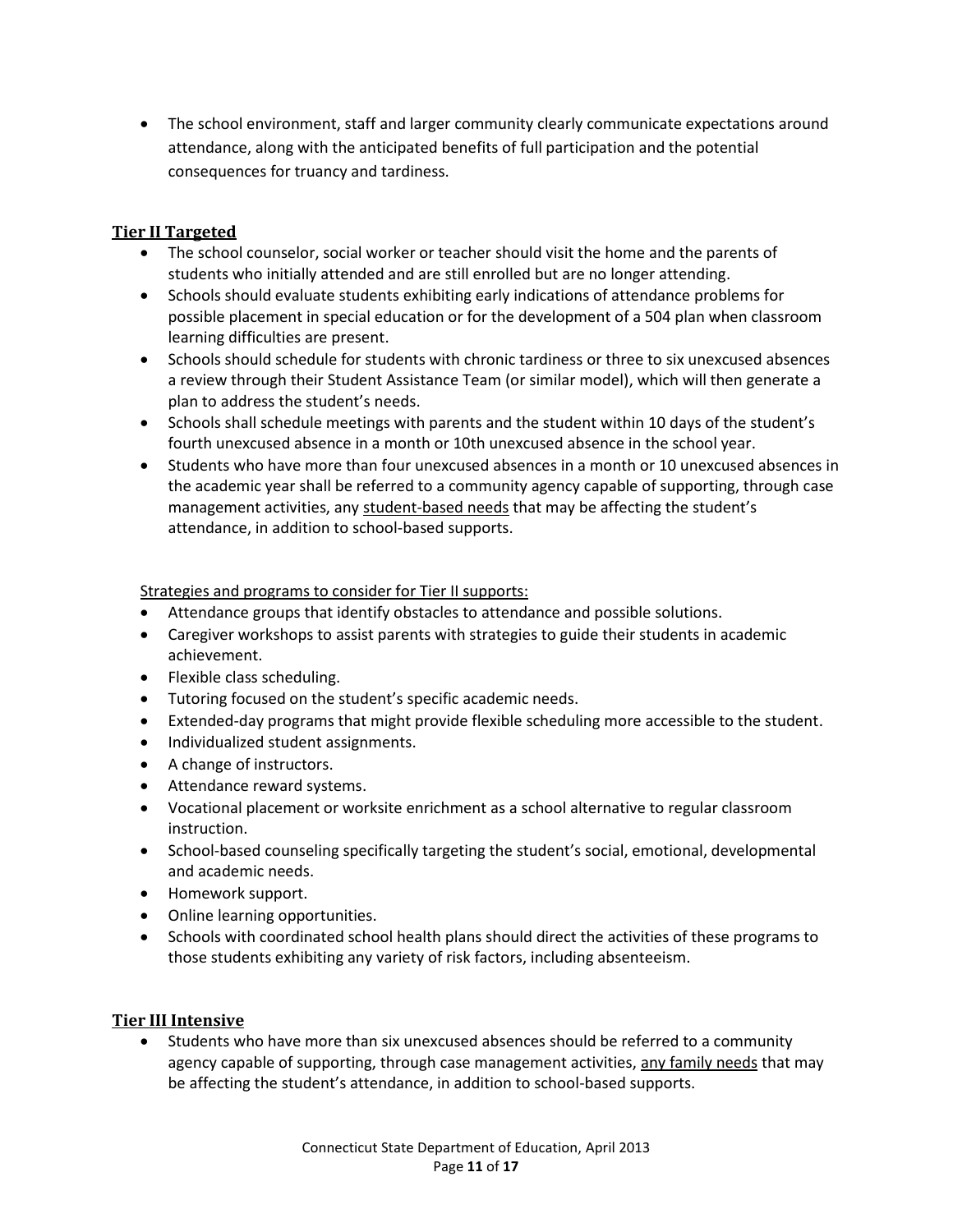- Schools should generate a family with service needs (FWSN) petition for students with four or more unexcused absences in a month and 10 or more unexcused absences in the school year, after having referred the student to supportive programs in the community addressing truancy, e.g., through the local Youth Service Bureau.
- Students continuing to experience attendance problems despite earlier intervention and supports should be provided Tier III intervention as early as possible.
- Parents should be informed that the student is receiving additional (Tier III) supports to improve attendance, and that the problems associated with poor attendance may affect the student's achievement for that school year.

Strategies and programs to consider for Tier III supports:

- Check-in/check-out programs, e.g., Check and Connect or Behavior Education Program (BEP).
- Assigning a mentor from within the school community.
- Establishing a mentor for the student from within the business community.
- Cognitive-based therapies, such as relaxation techniques, and problem solving strategies.
- Cognitive-behavioral therapy (CBT).
- Individualized caregiver training.
- Community-based court approach, e.g., juvenile review boards.
- Mediation (when relationships or conflicts are contributing to the student's attendance problems).
- Frequent, scheduled home visits.
- Online credit recovery programs.
- A staged approach wherein increasingly intensive interventions, supports and consequences are thoughtfully developed and administered progressively — this intervention works especially well when included with a reward system that acknowledges the student for his or her efforts.
- A multifaceted approach that integrates community and school-based intervention, counseling, support and direction.
- Transfer to an alternative education setting (see forthcoming guidance from the State Department of Education concerning the development and administration of alternative education settings).
- Collaboration with the judicial branch i.e., through probationary supports when the courts have accepted an FWSN petition.

## <span id="page-13-0"></span>**Resources**

- 1. *Mandatory Student Withdrawal Age from School,* Series 2011-12 Circular Letter C-5 <http://www.sde.ct.gov/sde/lib/sde/pdf/circ/circ11-12/c5.pdf>
- 2. *Guidance and Update on the Implementation of Scientific Research-Based Interventions (SRBI) in Connecticut Public Schools,* Series 2010-11 Circular Letter C-2 – Revised <http://www.sde.ct.gov/sde/lib/sde/pdf/circ/circ10-11/c2.pdf>
- 3. *Utilizing Local Support Resources Prior to Referral of Students for Family With Service Needs* Series 2009-10 Circular Letter C-2 <http://www.sde.ct.gov/sde/lib/sde/pdf/circ/circ09-10/c2.pdf>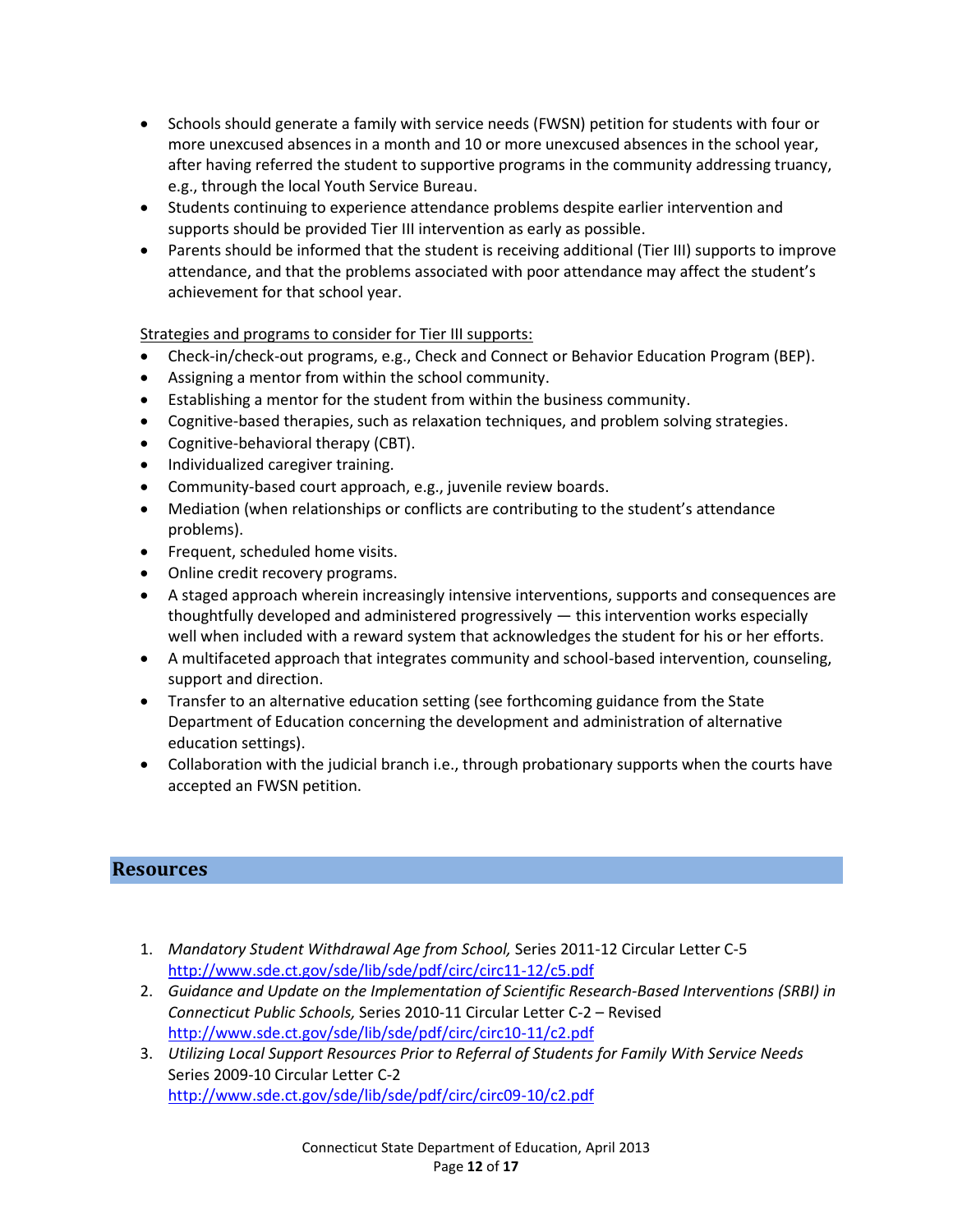- 4. *Position Statement on Creating a Healthy Learning Environment that is Physically, Emotionally and Intellectually Safe* [http://www.sde.ct.gov/sde/LIB/sde/pdf/board/Creating\\_Learning\\_Environment.pdf](http://www.sde.ct.gov/sde/LIB/sde/pdf/board/Creating_Learning_Environment.pdf)
- 5. *Position Statement on Principles Underlying Education, Prekindergarten Through Grade 12* [http://www.sde.ct.gov/sde/LIB/sde/pdf/board/ed\\_principles.pdf](http://www.sde.ct.gov/sde/LIB/sde/pdf/board/ed_principles.pdf)
- 6. *Position Statement on School-Family-Community Partnerships for Student Success* <http://www.sde.ct.gov/sde/LIB/sde/pdf/board/SFCP.pdf>
- 7. *Policy Guidance for School-Family-Community Partnerships for Student Success* <http://www.sde.ct.gov/sde/LIB/sde/pdf/board/SFCPPolicyGuidance.pdf>
- 8. *Position Statement on Student Support Services* <http://www.sde.ct.gov/sde/LIB/sde/pdf/board/stusuptserv.pdf>
- 9. *Position Statement on a Coordinated Approach to School Health* [http://www.sde.ct.gov/sde/LIB/sde/pdf/board/csh\\_position\\_statement.pdf](http://www.sde.ct.gov/sde/LIB/sde/pdf/board/csh_position_statement.pdf)

## <span id="page-14-0"></span>**Acknowledgment**

The Connecticut State Department of Education would like to thank the staff of Attendance Works for helping to review this guidance and for sharing expertise in this important area. A wide variety of resources on attendance and chronic absenteeism can be accessed at [http://www.attendanceworks.org/.](http://www.attendanceworks.org/)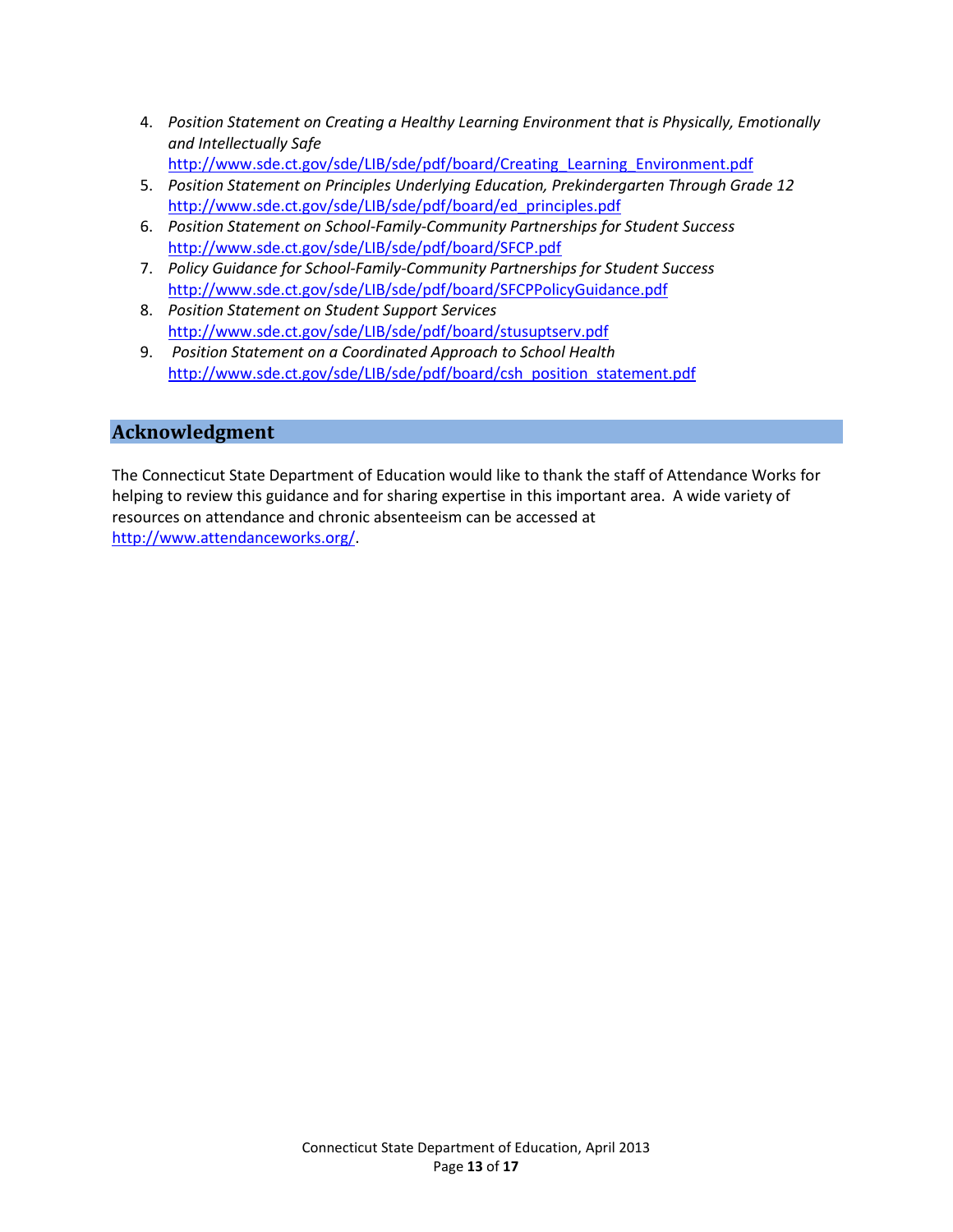## <span id="page-15-0"></span>**Attachment A: State Board of Education Definitions**

## **Connecticut State Board of Education Definitions of Excused and Unexcused Absences Adopted June 27, 2012**

The following definitions are for use by Connecticut school districts and schools for the purpose of carrying out the provisions of section 10-198a of the Connecticut General Statutes (Policies and procedures concerning truants), and for the purpose of reporting truancy, pursuant to subsection (c) of Section 10-220 of the Connecticut General Statutes. The use of these definitions for state purposes does not preclude districts from using separate definitions of excused and unexcused absences for their internal uses (including decisions on promotion/retention, grading and disciplinary action).

#### **Excused Absences**

A student's absence<sup>\*</sup> from school shall be considered excused if written documentation<sup>†</sup> of the reason for the absence has been submitted within ten school days of the student's return to school or in accordance with Section 10-210 of the Connecticut General Statutes and meets the following criteria:

- A. For absences one through nine, a student's absences from school are considered excused when the student's parent/guardian approves such absence and submits appropriate documentation; and
- B. For the tenth absence and all absences thereafter, a student's absences from school are considered excused for the following reasons:
	- 1. student illness (Note: all student illness absences must be verified by an appropriately licensed medical professional to be deemed excused, regardless of the length of absence);
	- 2. student's observance of a religious holiday;
	- 3. death in the student's family or other emergency beyond the control of the student's family;
	- 4. mandated court appearances (additional documentation required);
	- 5. the lack of transportation that is normally provided by a district other than the one the student attends (no parental documentation is required for this reason); or
	- 6. extraordinary educational opportunities pre-approved by district administrators and in accordance with Connecticut State Department of Education guidance.

#### **Unexcused Absences**

A student's absence from school shall be considered unexcused unless they meet one of the following criteria:

- A. the absence meets the definition for an excused absence (including documentation requirements); or
- B. the absence meets the definition of a disciplinary absence.

## **Disciplinary Absences**

l

Absences that are the result of school or district disciplinary action are excluded from these definitions.

<sup>\*</sup> The Connecticut State Board of Education policy states that *"A student is considered to be 'in attendance' if present at his/her assigned school, or an activity sponsored by the school (e.g., field trip), for at least half of the regular school day. A student who is serving an out-of-school suspension or expulsion should always be considered absent."* A student not meeting the definition of 'in attendance' is considered absent.

Connecticut State Department of Education, April 2013 † Such documentation should include a signed note from the student's parent/guardian, a signed note from a school official that spoke in person with the parent/guardian regarding the absence, or a note confirming the absence by the school nurse or by a licensed medical professional, as appropriate. Documentation should explain the nature of and the reason for the absence as well as the length of the absence. Separate documentation must be submitted for each incidence of absenteeism. For example, if a student is out sick two consecutive days, that student must submit the appropriate documentation covering both sick days. If a student is out sick two nonconsecutive days, that student must submit the appropriate documentation following each absence. Schools should take steps to allow non-English-speaking parents/guardians to submit documentation in their native language.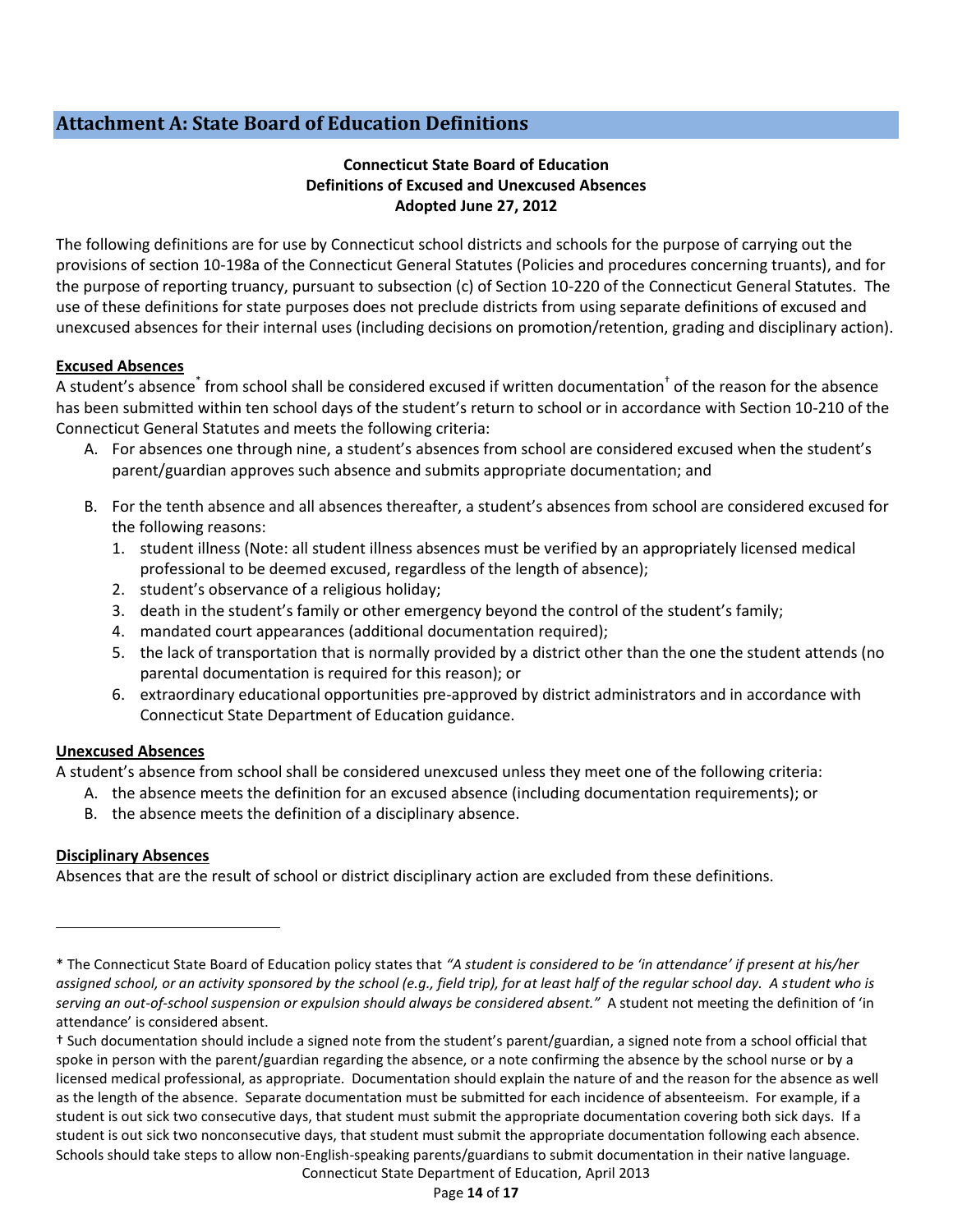## <span id="page-16-0"></span>**Attachment B: Connecticut General Statutes Section 10-198a**

Section 10-198a Policies and procedures concerning truants. (a) For purposes of this section, "truant" means a child age five to eighteen, inclusive, who is enrolled in a public or private school and has four unexcused absences from school in any one month or ten unexcused absences from school in any school year.

(b) Each local and regional board of education shall adopt and implement policies and procedures concerning truants who are enrolled in schools under the jurisdiction of such board of education. Such policies and procedures shall include, but need not be limited to, the following: (1) The holding of a meeting with the parent of each child who is a truant, or other person having control of such child, and appropriate school personnel to review and evaluate the reasons for the child being a truant, provided such meeting shall be held not later than ten school days after the child's fourth unexcused absence in a month or tenth unexcused absence in a school year, (2) coordinating services with and referrals of children to community agencies providing child and family services, (3) annually at the beginning of the school year and upon any enrollment during the school year, notifying the parent or other person having control of each child enrolled in a grade from kindergarten to eight, inclusive, in the public schools in writing of the obligations of the parent or such other person pursuant to section 10-184, (4) annually at the beginning of the school year and upon any enrollment during the school year, obtaining from the parent or other person having control of each child in a grade from kindergarten to eight, inclusive, a telephone number or other means of contacting such parent or such other person during the school day, and (5) a system of monitoring individual unexcused absences of children in grades kindergarten to eight, inclusive, which shall provide that whenever a child enrolled in school in any such grade fails to report to school on a regularly scheduled school day and no indication has been received by school personnel that the child's parent or other person having control of the child is aware of the pupil's absence, a reasonable effort to notify, by telephone and by mail, the parent or such other person shall be made by school personnel or volunteers under the direction of school personnel. Such mailed notice shall include a warning that two unexcused absences from school in a month or five unexcused absences in a school year may result in a complaint filed with the Superior Court pursuant to section 46b-149 alleging the belief that the acts or omissions of the child are such that the child's family is a family with service needs. Any person who, in good faith, gives or fails to give notice pursuant to subdivision (5) of this subsection shall be immune from any liability, civil or criminal, which might otherwise be incurred or imposed and shall have the same immunity with respect to any judicial proceeding which results from such notice or failure to give such notice.

(c) If the parent or other person having control of a child who is a truant fails to attend the meeting held pursuant to subdivision (1) of subsection (b) of this section or if such parent or other person otherwise fails to cooperate with the school in attempting to solve the truancy problem, such policies and procedures shall require the superintendent of schools to file, not later than fifteen calendar days after such failure to attend such meeting or such failure to cooperate with the school attempting to solve the truancy problem, for each such truant enrolled in the schools under his jurisdiction a written complaint with the Superior Court pursuant to section 46b-149 alleging the belief that the acts or omissions of the child are such that the child's family is a family with service needs.

(d) Nothing in subsections (a) to (c), inclusive, of this section shall preclude a local or regional board of education from adopting policies and procedures pursuant to this section which exceed the requirements of said subsections.

(e) The provisions of this section shall not apply to any child receiving equivalent instruction pursuant to section 10-184.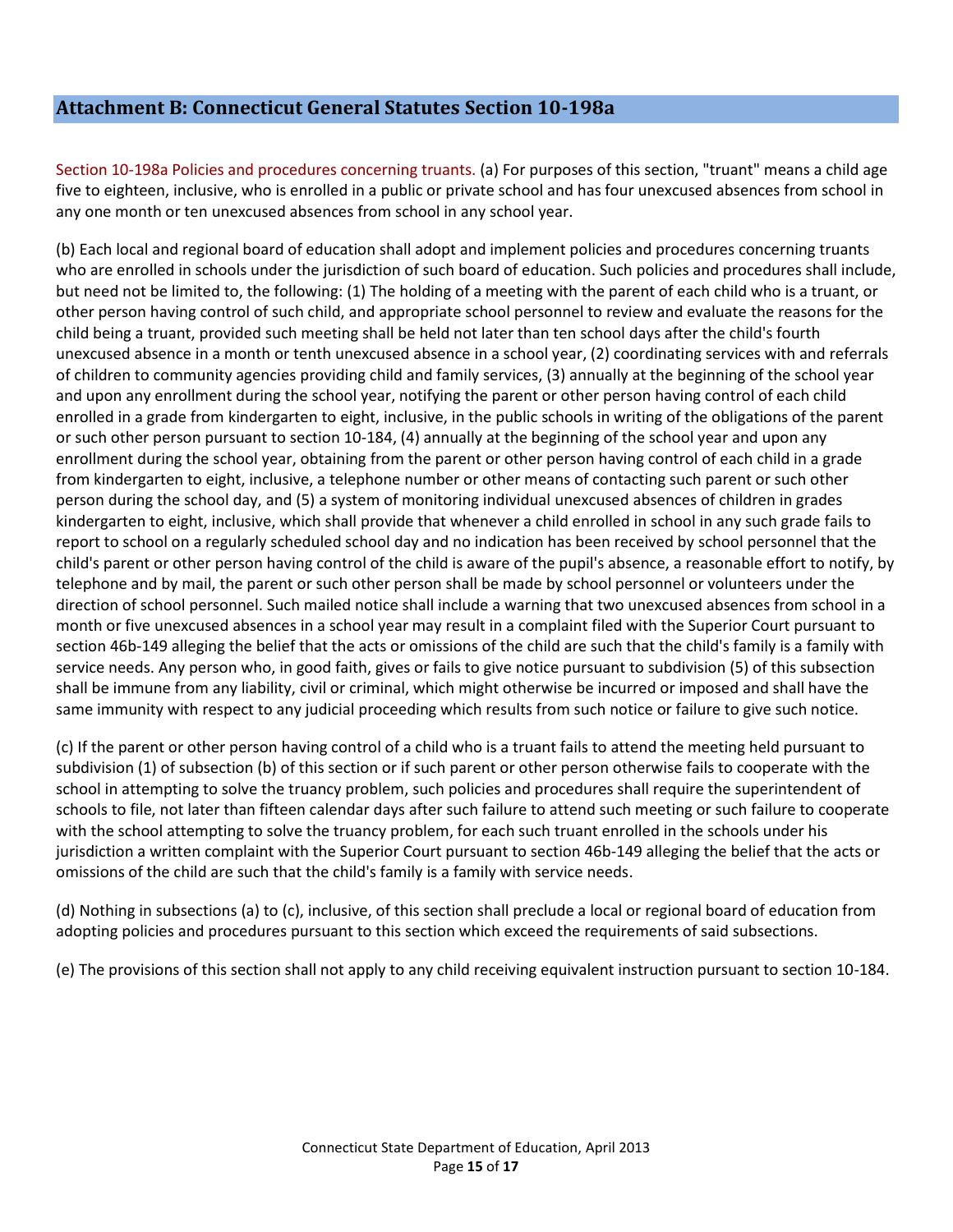## **Attachment C: Is the Absence Excused or Unexcused? (Decision Flow Chart)**

<span id="page-17-0"></span>

Note: Absences due to a second district not providing transportation do not require documentation and are considered excused. Absences due to disciplinary actions taken by the district do not require documentation and are considered neither excused nor unexcused. They are considered disciplinary absences